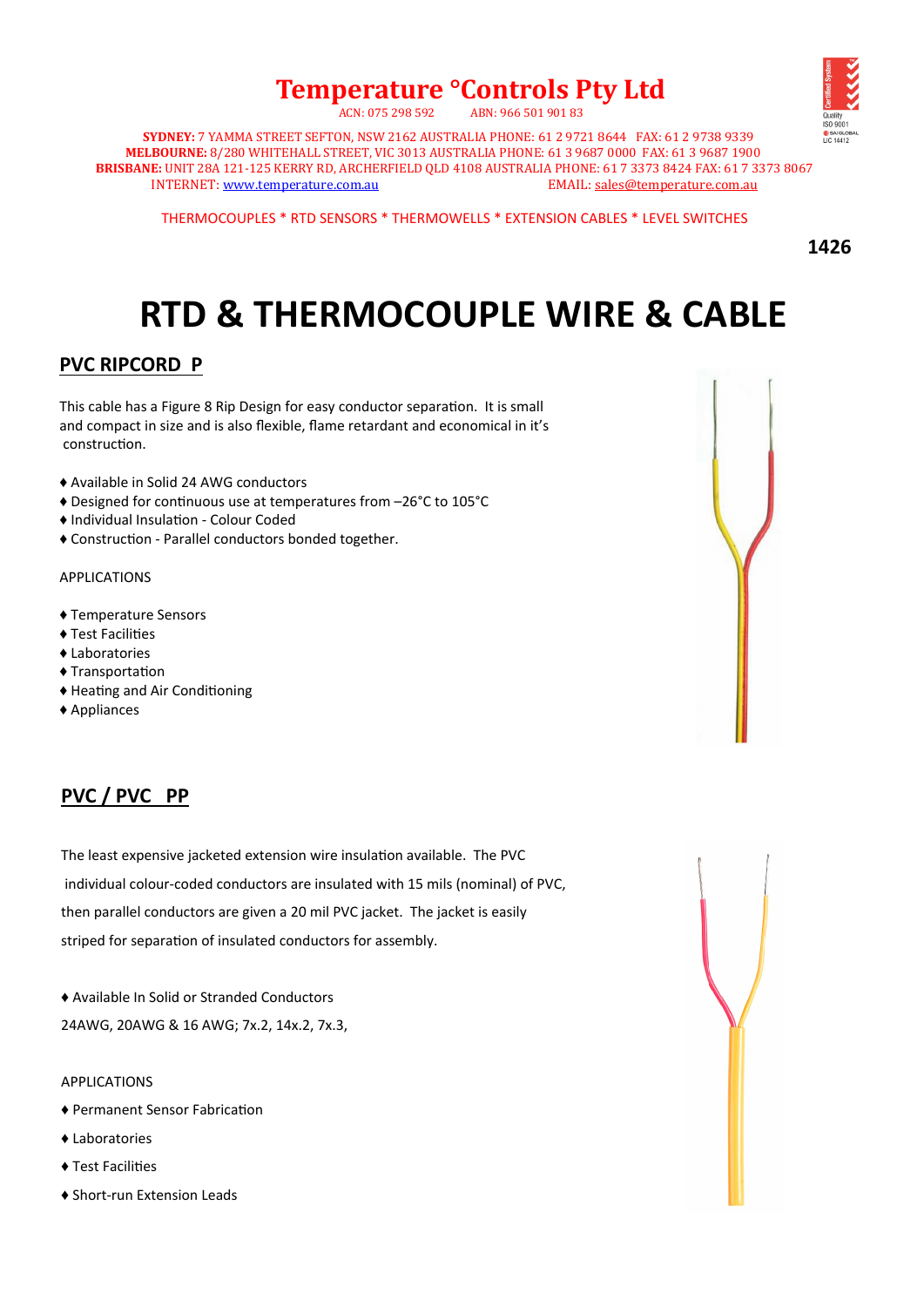## **PVC/SCREEN/PVC PSP**

Single & Multipair cables with an overall shield are constructed by insulating the single conductors with PVC. One conductor of each pair is numbered and twisted with its counterpart. The twisted pairs are cabled with an Insulated copper communications wire and the entire construction is wrapped with an aluminium/Mylar tape shield. A copper drain wire is applied under the extruded PVC jacket.

- ♦ Continuous temperature rating of 105°C
- ♦ Shielded construction provides noise protection.
- ♦ Excellent moisture resistance; good chemical and abrasion resistance.

#### APPLICATIONS

♦ General plant installation

Available in Solid 20AWG and Stranded 7x.3, 14.2 in single pair, Multipair only 20AWG solid conductors.

#### **PVC/SCREEN/PVC**

#### **Individual & Overall Screen PSPIO**

This construction is the same as the PSP construction, with the addition of an aluminium/Mylar tape and drain wire over each single pair in the construction in addition to the overall shield. This provides isolation for each separate pair in the construction and eliminates internal and external noise in the circuit.

- ♦ Continuous temperature rating of 105°C
- ♦ Dual-shielded construction provides excellent noise protection.
- ♦ Excellent moisture resistance; good chemical and abrasion resistance.

#### APPLICATIONS

♦ General plant installation. Available in 20AWG Solid Conductors



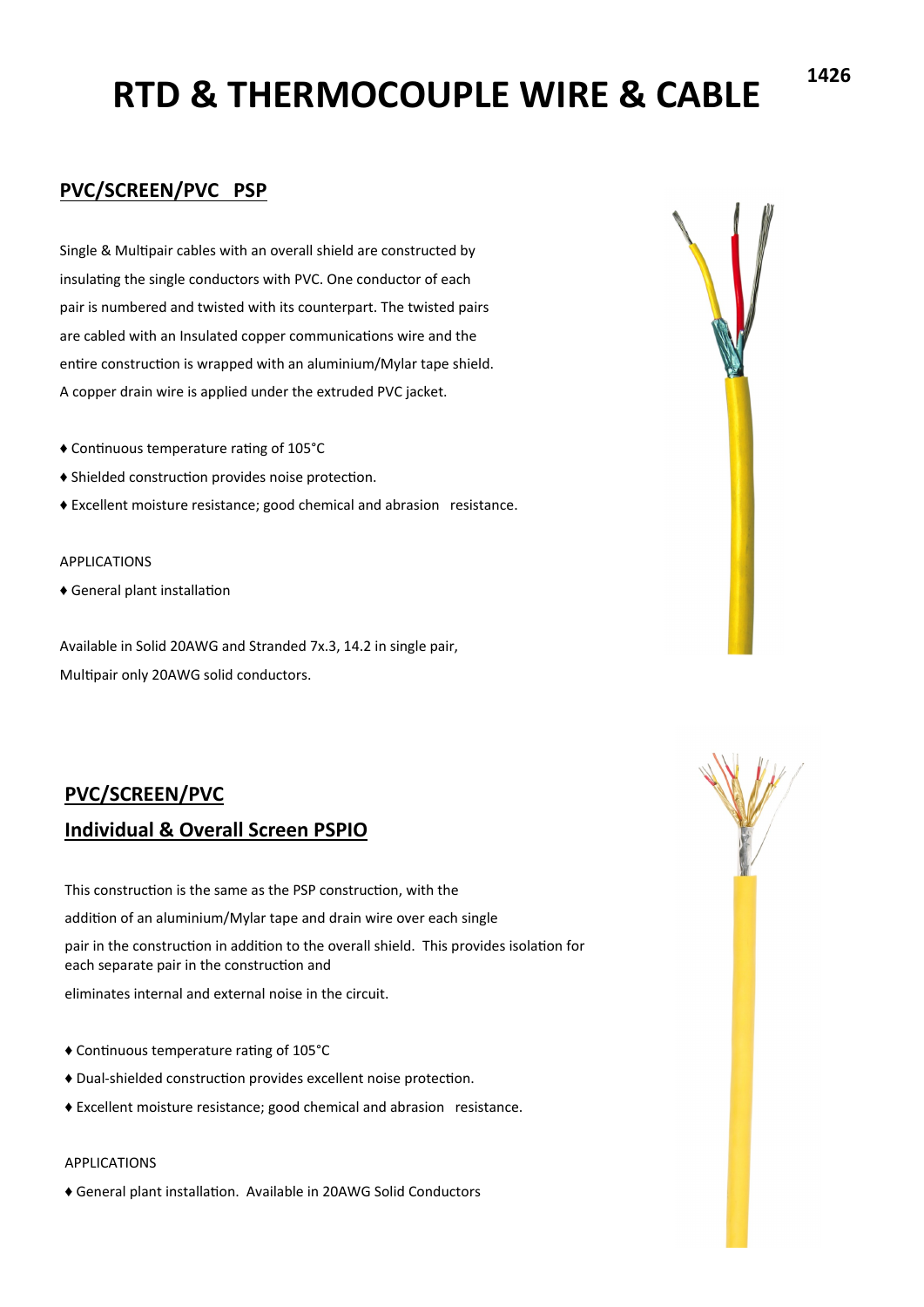#### **PVC / BRAIDED SCREEN / PVC**

RTD / Instrument cable in 2, 3, 4 or 6 conductors.

The stranded conductors are tinned copper in 24 or 20 awg sizes covered in colour coded extruded PVC . A tinned copper wire braided screen and a PVC colour coded outer jacket complete the cable.

Insulation Working Temperature – 30 to 105 Deg C Shielded construction provides noise protection Excellent moisture resistance; abrasion resistance

## **Teflon / Teflon TT**

Colour-coded Teflon is extruded over each single conductor. The single Insulated conductors are laid parallel and insulated with an extruded jacket of Teflon.

- ♦ Continuous temperatures up to 205°C
- ♦ Intermittent temperatures up to 260°C

#### APPLICATIONS

- ♦ Power Generating Plants
- ♦ Petroleum Plants
- ♦ Field Heat Treating

Available in 30AWG, 24AWG, 20AWG Solid Conductors 7x.2, 7x.3 Stranded Conductors

### **TEFLON / BRAIDED SCREEN / TEFLON**

Thermocouple or RTD / Instrument cable in 2, 3, 4 or 6 conductors. The stranded conductors are nickel or silver plated copper in 24 or 20 awg sizes covered in colour coded extruded PFA teflon . A tinned or nickel plate braided screen and a PFA Teflon colour coded outer jacket complete the cable.

Insulation Working Temperature – 200 to 260 Deg C Shielded construction provides noise protection Excellent moisture resistance; chemical and abrasion resistance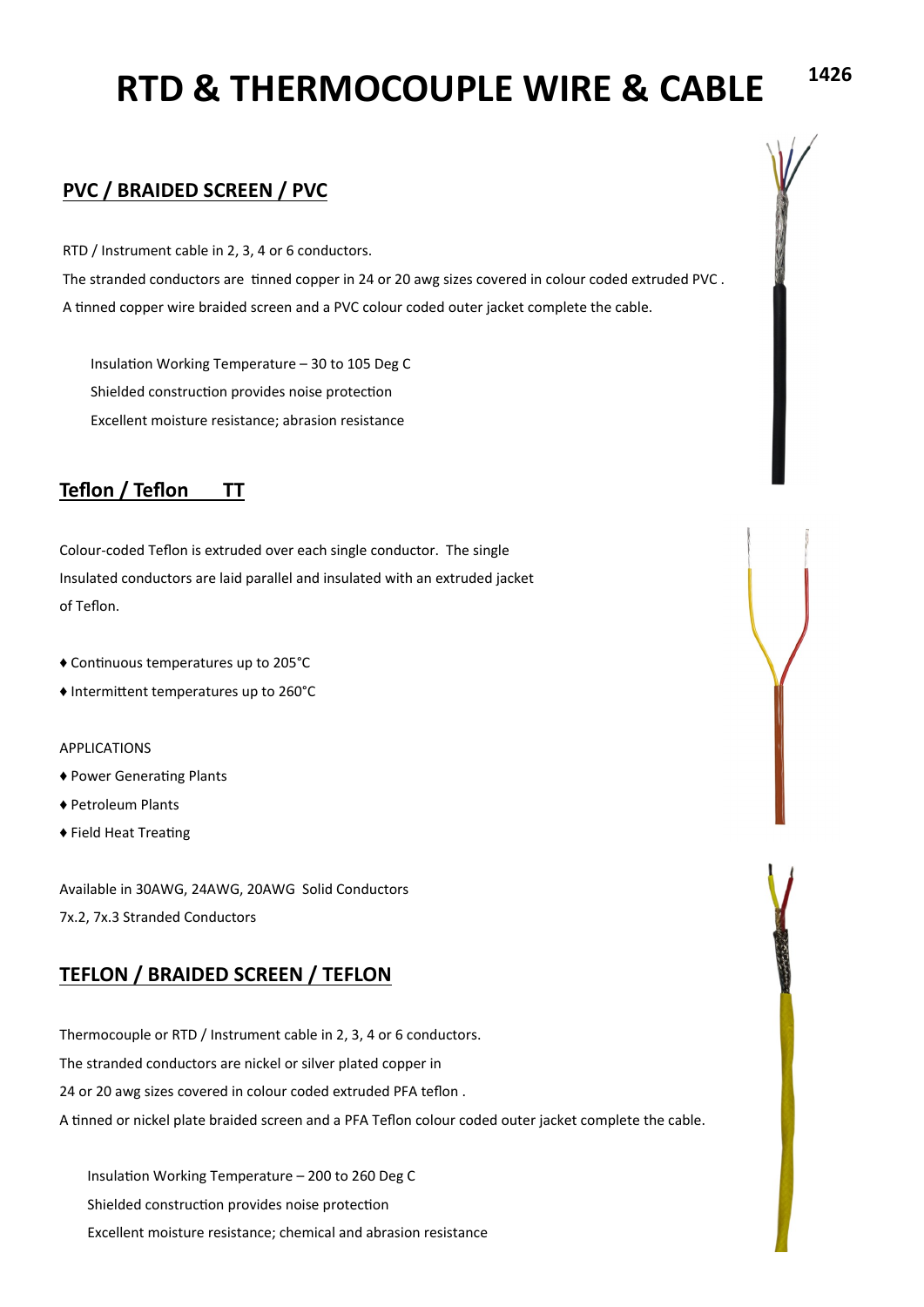## **SILICON RUBBER / SILICON RUBBER**

Thermocouple or RTD Cable

Colour coded silicon rubber is extruded over solid or stranded conductors. The single insulated conductors may be laid parallel or twisted and insulated with a Colour coded silicon rubber jacket.

Insulation Working Temperature – 40 to 200 Deg C Excellent moisture & chemical resistance

## **Kapton / Kapton KK**

Construction Description: Very tough, durable double wrap of heat-fused polyimide tape is applied over each conductor. Each insulated single conductor is coated with an ANSI colour-coded polyimide varnish. The jacket consists of a double-wrapped heat-fused polyimide tape.

- ♦ Designed for continuous use at temperatures to 260°C, intermittent readings to 343°C
- ♦ Colour-coded single conductor and a double-wrapped jacket offers easy po-larity identification.
- ♦ Excellent abrasion, moisture and chemical resistance.

#### APPLICATIONS

- ♦ Power Plants
- ♦ Kilns
- ♦ Petroleum Plants
- ♦ Aerospace Industry
- ♦ Cryogenic Applications

Available in 24, 20 AWG Solid Conductors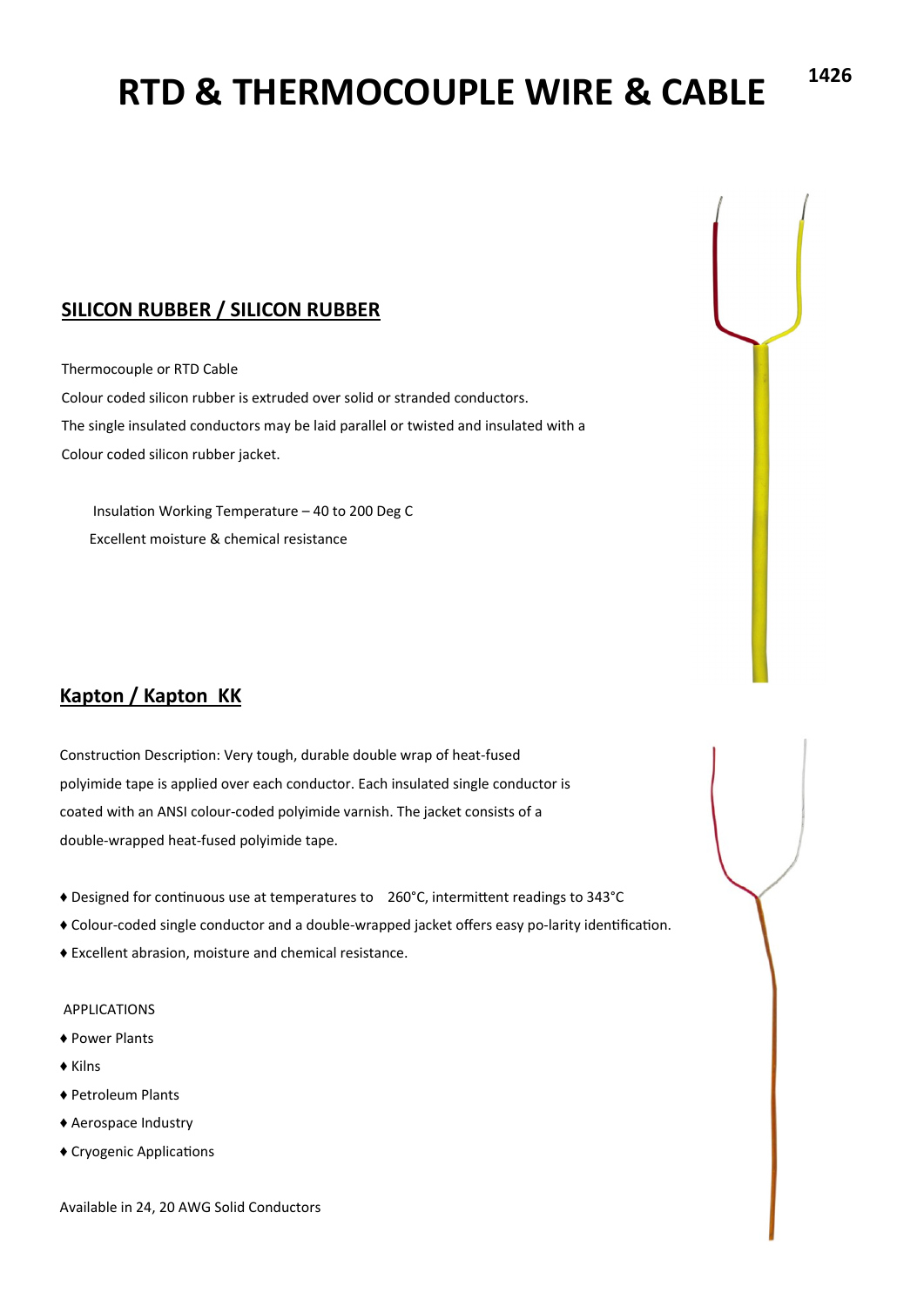### **Glass Twist STW**

A high temperature, high tensile strength, extra heavy fibreglass yarn is braided over each conductor. The insulated, colour-coded conductors are impregnated with a high-temperature modified resin and twisted to form a pair. This product construction does not include an overall jacket.

- ♦ Designed for continuous use at temperatures to 648°C, intermittent use to 787°C
- ♦ Good abrasion resistance.
- ♦ Easily stripped and terminated.
- ♦ Economically practical for short-duration applications.

#### APPLICATIONS

- ♦ Homogenizing furnaces for billet pre-heating.
- ♦ Furnace Temperature Surveys.
- ♦ Heat treating.

Available in 24AWG & 20AWG Solid Conductors

### **Glass / Glass GG**

Most popular and widely applied of all glass insulations. A colour-coded fibreglass braid saturated with a high-performance resin is used for insulation of the single conductors and jacket.

- ♦ Designed for continuous use at temperatures to
- 510°C intermittent use 648°C
- ♦ Good moisture and chemical resistance; fair abrasion resistance.

#### APPLICATIONS

- ♦ Heat treating.
- ♦ Glass & Ceramic Kilns.
- ♦ Foundries.
- ♦ Extensive applications in aluminium processing.

Available in 40AWG, 30AWG, 24AWG, 20AWG Solid Conductors 7x.2, 7x.3, 7x.5 Stranded Conductors



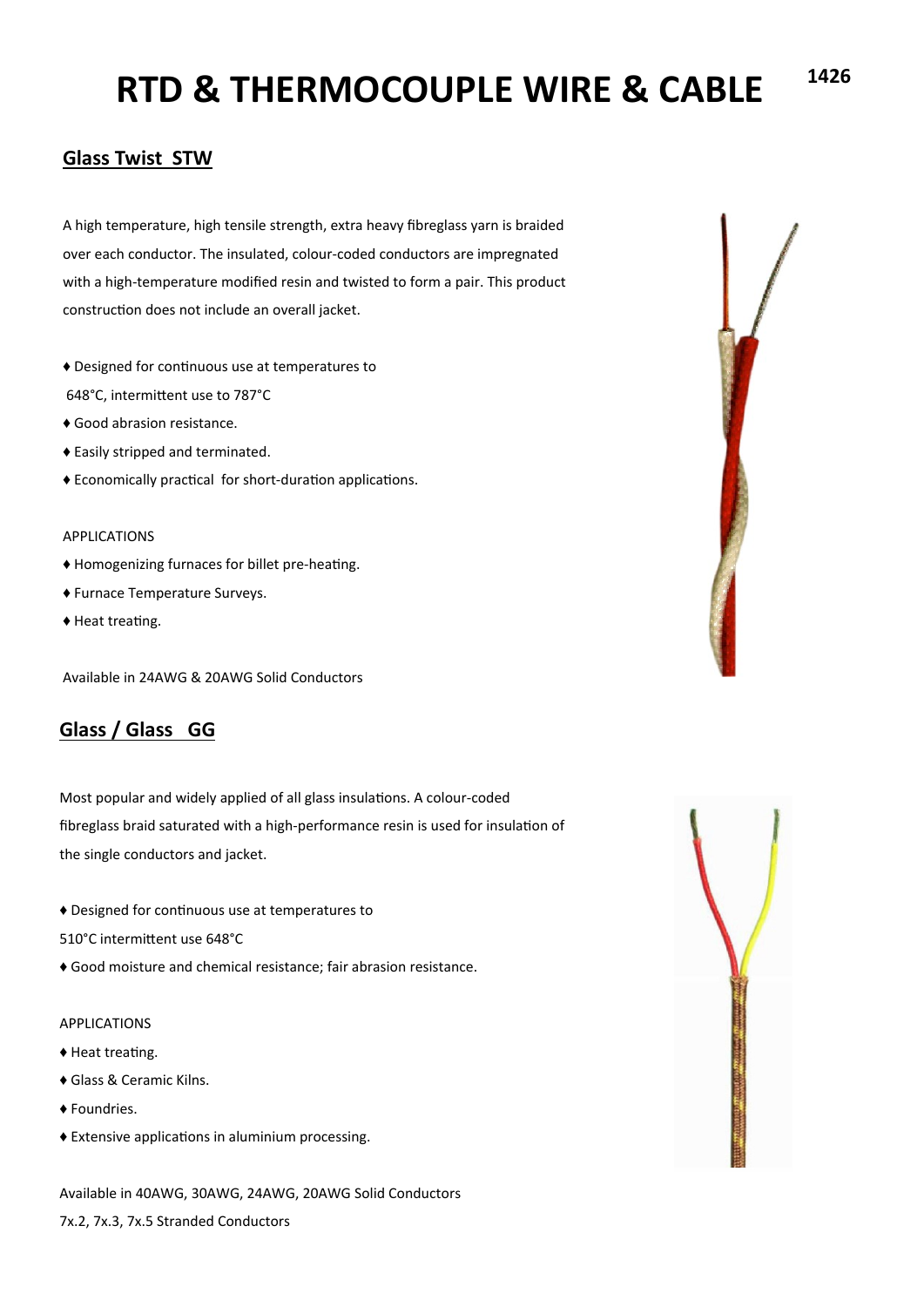## **High Temperature Glass/ Glass HGHG**

A high-temperature, high tensile strength fibreglass, either colour-coded or with tracer yarn, is braided on both the single conductors and the overall jacket. Both are impregnated with a 260ºC modified resin Saturant.

- ♦ Designed for continuous use at temperatures to
- 648°C, intermittent readings to 787°C
- ♦ Good moisture and abrasion resistance.

#### APPLICATIONS

- ♦ Preheating & Stress Relieving of forgings.
- ♦ Heat Treating for annealing, aging, or hardening.
- ♦ Furnace Temperature Surveys.

Available in 24 AWG, 20 AWG Solid Conductors

### **Refrasil / Refrasil RR**

High temperature silica fibres are braided on the single conductors as well as the overall jacket. Because saturant is not used, this product is not recommended for abrasive applications. Each conductor as well as the overall jacket are braided with this high temperature yarn to provide maximum flexibility at extremely high temperatures. A tracer is braided into insulation for polarity and calibration identification.

- ♦ Designed for continuous use at temperatures to 982°C intermittent use to 1093°C
- ♦ Not recommended for applications where insulation may be subject for abrasion.

#### APPLICATIONS

- ♦ Furnace survey thermocouples
- ♦ Heat treating

Available in 20AWG Solid Conductors